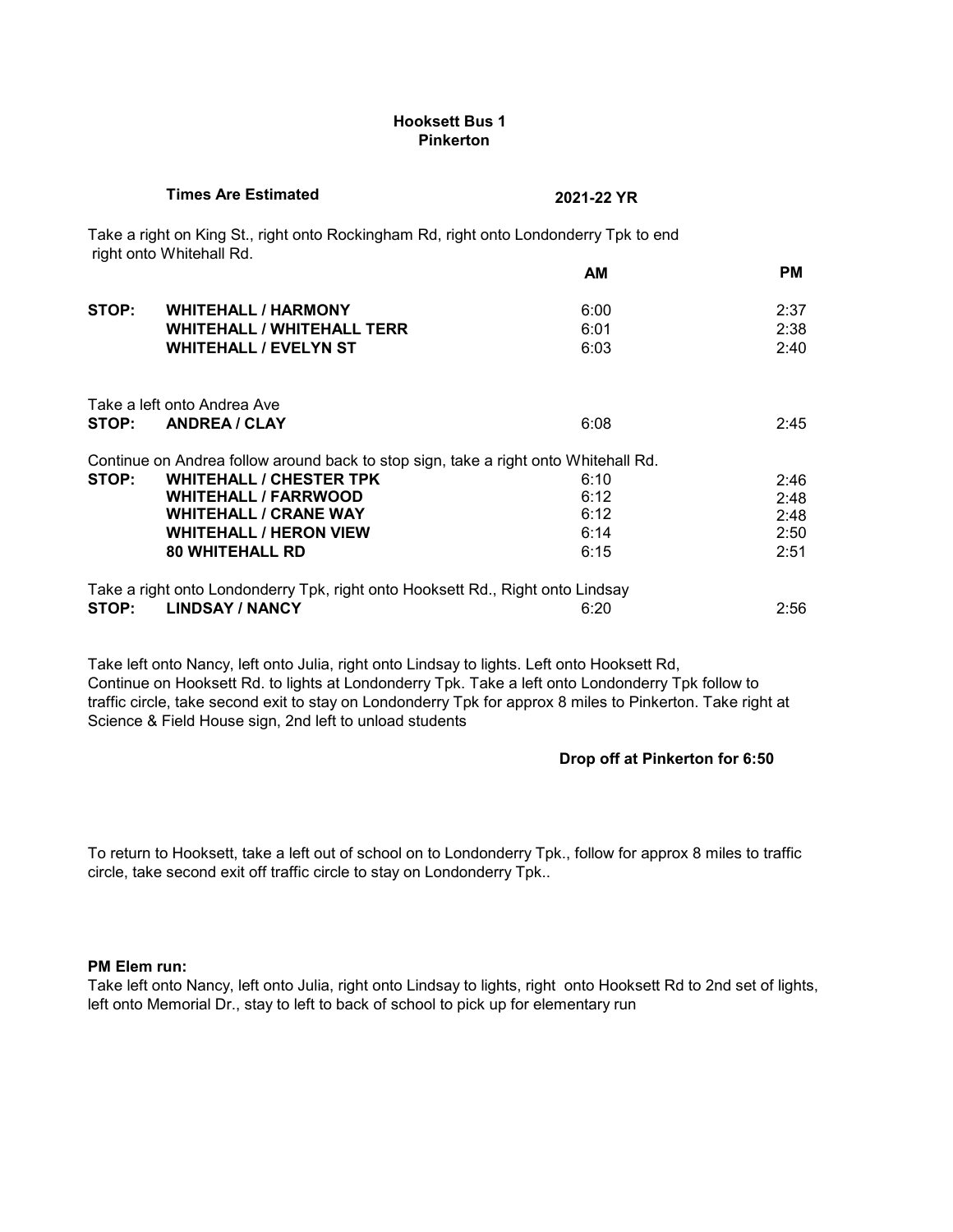#### **Hooksett Bus 2 Pinkerton AM**

# **Times Are Estimated 2021-22 YR**

Take a right on King St., Right onto Rockingham Rd, Left onto Londonderry Tpk., right onto 101W, bear right onto 93N to Exit 10, go right onto W. River Rd

| STOP: | W. RIVER / KOHL'S ENTRANCE<br>W. RIVER / HIDDEN RANCH<br><b>W. RIVER / SUNRISE</b><br>W. RIVER / SCOTT<br><b>W. RIVER / MEADOWCREST</b><br><b>W. RIVER / BAYVIEW TERRACE</b>        | AM<br>5:55<br>5:56<br>5:57<br>5:58<br>5:59<br>6:00 |
|-------|-------------------------------------------------------------------------------------------------------------------------------------------------------------------------------------|----------------------------------------------------|
| STOP: | Continue on W. River Rd, at lights bear right onto Main St<br><b>MAIN ST / ROSEDALE AVE</b>                                                                                         | 6:03                                               |
| STOP: | Cross over bridge, take 1st left onto Merrimack St<br><b>MERRIMACK / DUNDEE</b><br><b>MERRIMACK / PLEASANT ST</b>                                                                   | 6:06<br>6:08                                       |
| STOP: | <b>Right onto Pleasant St</b><br><b>6 PLEASANT / COUNTRY VIEW CONDOS</b>                                                                                                            | 6:10                                               |
|       | Go to stop sign, continue straight onto Hooksett Rd<br>STOP: HOOKSETT RD / GRANITE ST                                                                                               | 6:12                                               |
| STOP: | Continue to lights, bear right onto College Park Dr., cross over bridge, bear right at light onto W. River Rd<br>W. RIVER / EDGEWATER<br>493 W. RIVER RD                            | 6:16<br>6:17                                       |
| STOP: | Go to top of hill, turn around on the right at dirt area to reverse direction<br>THE RESIDENCES<br>$\frac{1}{2}$<br><b>WINDSOR TERRACE</b><br>(512 W.River Rd)<br>(502 W. River Rd) | 6:20                                               |
| STOP: | Continue on W. River Rd, take next right onto Pine St, right onto Springer Rd<br><b>SPRINGER RD / BRANDYWINE DR</b>                                                                 | 6:24                                               |
| STOP: | Take left onto Brandywine Dr to end, left onto Pine St to end<br>PINE ST / W. RIVER RD                                                                                              | 6:27                                               |
| STOP: | Take right onto W. River Rd, straight through lights<br>W. RIVER RD / PINNACLE ST<br>W. RIVER RD / GOSSELIN AVE                                                                     | 6:29<br>6:32                                       |

At 3rd light, take left onto Exit 10S onto 93S to 101E to exit 1, right onto Londonderry Tpk. At traffice circle take second exit to stay on Londonderry Tpk., go approx 8 miles to Pinkerton. Take right into driveway at Science & Field House sign, 2nd left to unload students

**Drop off for 6:50**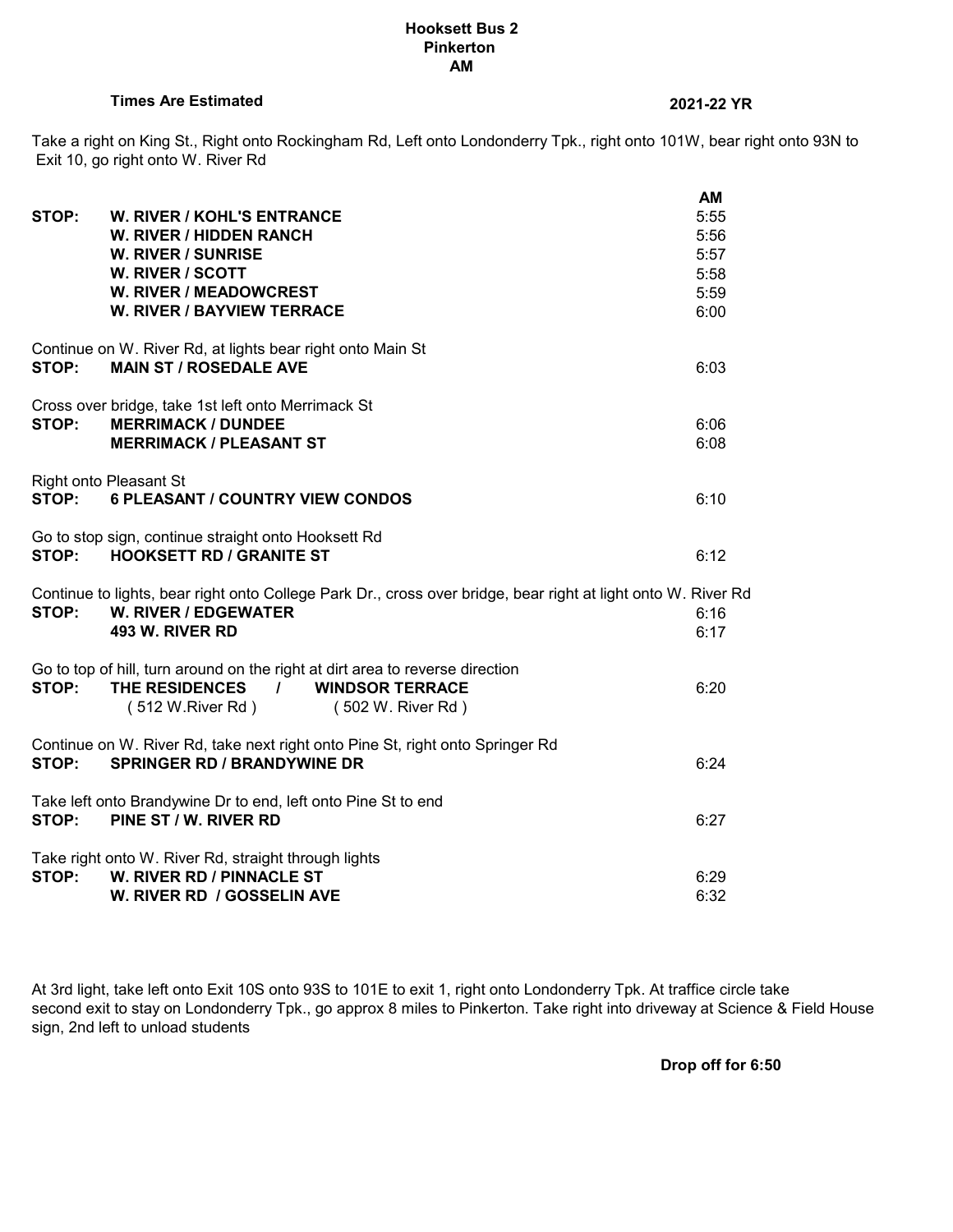## **Hooksett Bus 2 Pinkerton PM**

**Times Are Estimated 2021-22 YR**

To return to Hooksett, take a left out of school on to Bypass 28, follow for approx 8 miles to traffic circle. Take second exit off traffic circle to stay on Bypass 28. At second set of lights take a left onto 101W to 93N to Exit 10, take right onto W. River Rd

|                                                                                                                                                                                                                                                                                                            | <b>PM</b>                                                                    |
|------------------------------------------------------------------------------------------------------------------------------------------------------------------------------------------------------------------------------------------------------------------------------------------------------------|------------------------------------------------------------------------------|
| STOP:<br><b>W. RIVER / KOHL'S ENTRANCE</b><br>W. RIVER / GOSSELIN<br><b>W. RIVER / HIDDEN RANCH</b><br><b>W. RIVER / SUNRISE</b><br>W. RIVER / SCOTT<br><b>W. RIVER / MEADOWCREST</b><br><b>W. RIVER / BAYVIEW TERRACE</b><br><b>W. RIVER / PINNACLE</b><br><b>W. RIVER / EDGEWATER</b><br>493 W. RIVER RD | 2:50<br>2:51<br>2:52<br>2:53<br>2:54<br>2:55<br>2:56<br>2:58<br>3:00<br>3:01 |
| Go to top of hill, turn around on the right at dirt area to reverse direction<br>STOP:<br>THE RESIDENCES<br>/ WINDSOR TERRACE<br>(512 W.River Rd)<br>(502 W. River Rd)                                                                                                                                     | 3:04                                                                         |
| Continue on W. River Rd, take next right onto Pine St, right onto Springer Rd<br><b>SPRINGER RD / BRANDYWINE DR</b><br>STOP:                                                                                                                                                                               | 3:08                                                                         |
| Take left onto Brandywine Dr to end, left onto Pine St to end<br>PINE ST / W. RIVER RD<br>STOP:                                                                                                                                                                                                            | 3:11                                                                         |
| Take right onto W. River Rd, at lights take left onto Main St,<br>STOP:<br><b>MAIN ST / ROSEDALE AVE</b>                                                                                                                                                                                                   | 3:14                                                                         |
| Cross over bridge, take 1st left onto Merrimack St<br>STOP:<br><b>MERRIMACK / DUNDEE</b><br><b>MERRIMACK / PLEASANT ST</b>                                                                                                                                                                                 | 3:16<br>3:18                                                                 |
| <b>Right onto Pleasant St</b><br>STOP:<br><b>6 PLEASANT / COUNTRY VIEW CONDOS</b>                                                                                                                                                                                                                          | 3:20                                                                         |
| Go to stop sign, continue straight onto Hooksett Rd<br><b>HOOKSETT RD / GRANITE ST</b><br>STOP:                                                                                                                                                                                                            | 3:22                                                                         |

Continue straight on Hooksett Rd to 2nd set of lights, take right onto Memorial Dr. Stay to left to back of school to pick up for elementary run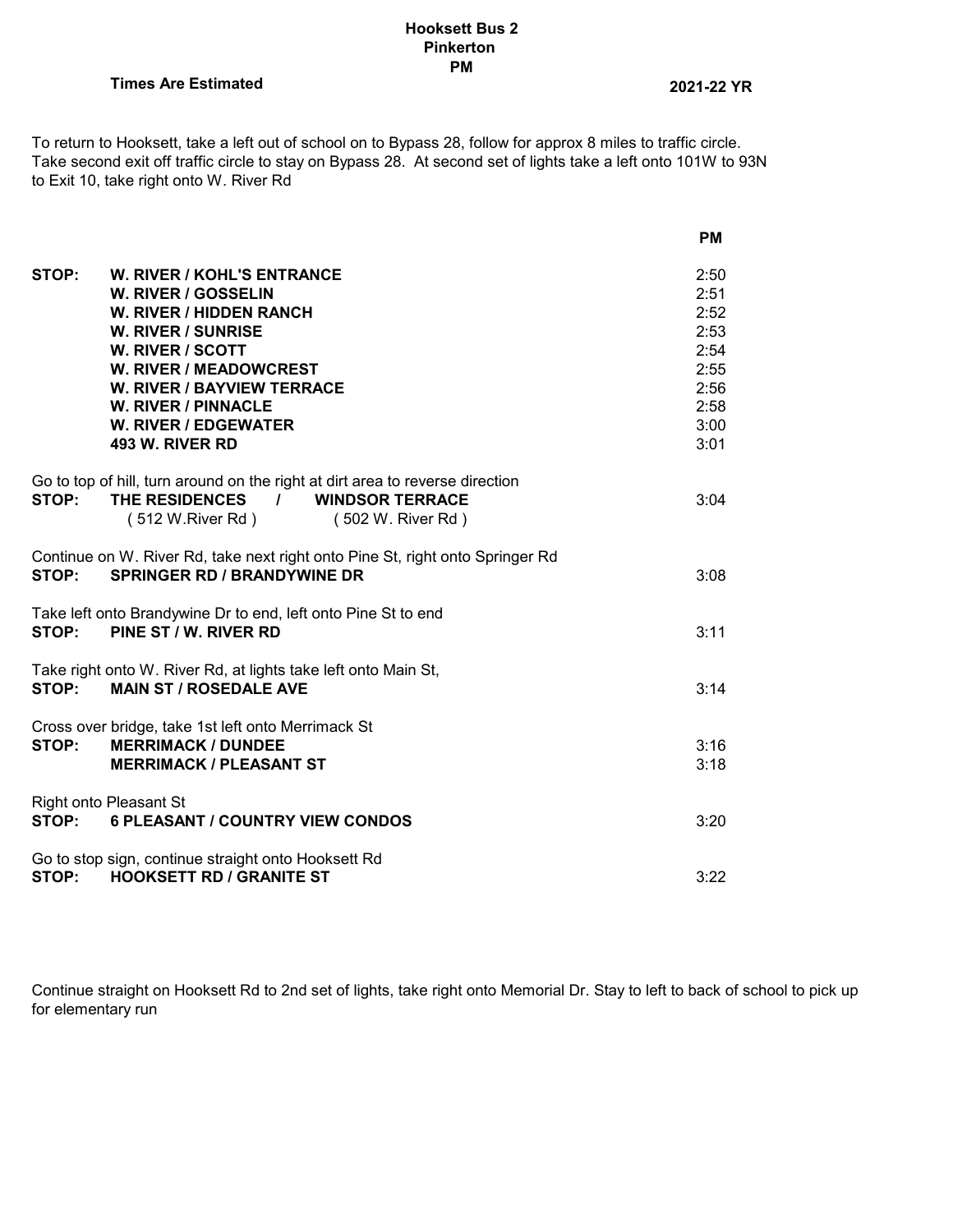# **Hooksett Bus 3 Pinkerton**

#### **Times Are Estimated 2021-22 YR**

Take a right onto King St., Right on Rockingham, Right onto Bypass 28 , follow down to Hooksett Road. Take a right onto Hooksett Rd.

|       |                                                                                                                                    | AМ   | PМ   |
|-------|------------------------------------------------------------------------------------------------------------------------------------|------|------|
| STOP: | <b>HOOKSETT RD / OAK HILL</b>                                                                                                      | 5:55 | 2:40 |
|       | <b>HOOKSETT RD / HUNT</b>                                                                                                          | 5:56 | 2:41 |
|       | <b>HOOKSETT RD / GARY</b>                                                                                                          | 5:57 | 2:42 |
|       | <b>HOOKSETT RD / THAMES (AFTER INTERSECTION)</b>                                                                                   | 5:57 | 2:42 |
|       | <b>HOOKSETT RD / SHANNON</b>                                                                                                       | 5:59 | 2:44 |
|       | <b>HOOKSETT RD / PLEASANT VIEW</b>                                                                                                 | 6:01 | 2:47 |
|       | <b>HOOKSETT RD / CAMPUS DR</b>                                                                                                     | 6:02 | 2:48 |
| STOP: | Take a right onto Post Rd<br><b>POST / NORTHVIEW</b>                                                                               | 6:05 | 2:51 |
| STOP: | Continue to end, take left onto Hooksett Rd go through lights, take next right onto Pleasant View<br><b>PLEASANT VIEW / MORGAN</b> | 6:09 | 2:55 |
| STOP: | Continue to end, take right onto Morgan, left onto Grant Dr<br><b>GRANT / MAIN ST</b>                                              | 6:10 | 2:56 |
| STOP: | Take left onto Main St. to end, continue straight onto Hooksett Rd<br><b>HOOKSETT RD / MORSE DR</b>                                | 6:13 | 2:59 |

Continue on Hooksett Rd. to lights at Londonderry Tpk. Take a left onto Londonderry Tpk Follow to traffic circle, take second exit to stay on Bypass 28, follow for approx 8 miles to Pinkerton. Take right at Science & Field House sign, 2nd left to unload students

To return to Hooksett, take a left out of school on to Bypass 28, follow for approx 8 miles to traffic circle. Take second exit off traffic circle to stay on Bypass 28.

**PM:** Follow Londonderry Tpk. (Bypass 28) to end at Hooksett Rd., take a right onto Hooksett Rd. After last stop continue on Hooksett Rd. to 1st set of lights, take a right onto Memorial Dr. stay to left to back of school.

#### **Drop off at Pinkerton 6:50**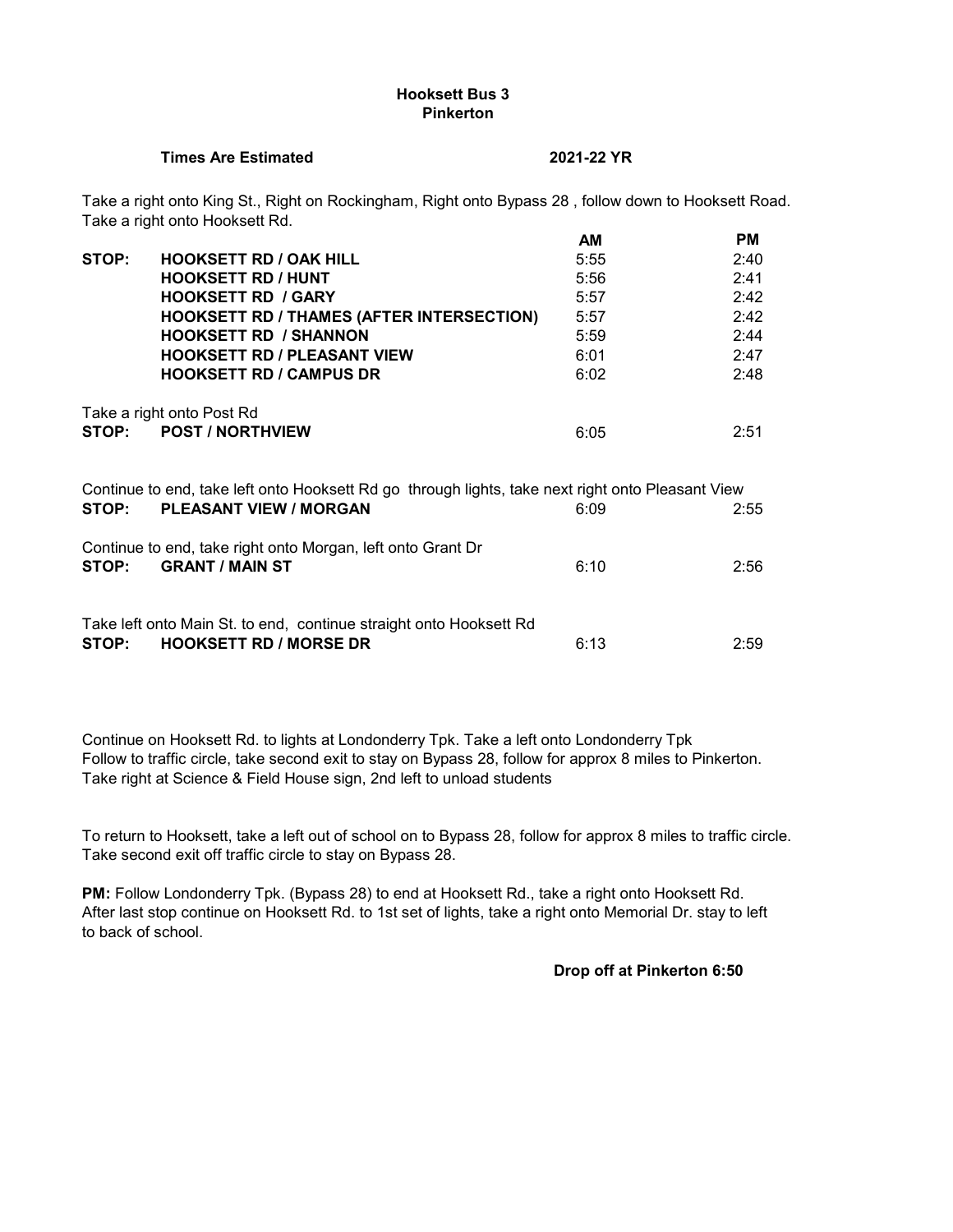|       | <b>Hooksett Bus 4</b><br><b>Pinkerton AM</b>                                                                                                                             |                              |
|-------|--------------------------------------------------------------------------------------------------------------------------------------------------------------------------|------------------------------|
|       | <b>Times Are Estimated</b>                                                                                                                                               | 2021-22 YR                   |
|       | Take a right on King St., Right onto Rockingham Rd, Left onto Londonderry Tpk<br>Right onto ramp for 101W, continue onto 93N, Take Exit 11, take right onto Hackett Hill | <b>AM</b>                    |
| STOP: | <b>HACKETT HILL / SAWHILL</b><br><b>135 HACKETT HILL RD</b>                                                                                                              | 5:55<br>5:57                 |
| STOP: | Take a right onto S. Bow Rd.<br><b>SO. BOW / MOUNTAIN VIEW</b>                                                                                                           | 6:00                         |
| STOP: | Take left onto Roy Rd<br><b>ROY / ALMEDA</b>                                                                                                                             | 6:02                         |
| STOP: | Continue straight on Roy, left onto Pearl<br><b>PEARL / QUIMBY MT</b>                                                                                                    | 6:05                         |
| STOP: | Follow to end, right onto Roy to end, take right onto S. Bow Rd<br><b>SO. BOW / MASON AVE</b><br><b>SO. BOW / MORNINGSIDE</b>                                            | 6:10<br>6:11                 |
| STOP: | Right onto Hackett Hill Rd.<br><b>HACKETT HILL / CORRIVEAU</b><br><b>HACKETT HILL / TEABERRY</b><br><b>HACKETT HILL / BRIAR CT</b><br><b>HACKETT HILL / POORE</b>        | 6:14<br>6:16<br>6:18<br>6:20 |
| STOP: | Follow Hackett Hill to lights, take a left onto W. River Rd. (3A)<br>W. RIVER / GOONAN                                                                                   | 6:24                         |

Take right onto Exit 10S onto 93S to 101E to exit 1, right onto Londonderry Tpk. At traffice circle take second exit to stay on Londonderry Tpk., go approx 8 miles to Pinkerton. Take right at Science & Field House sign, 2nd left to unload students

## **Drop off at Pinkerton for 6:50**

To return to Hooksett, take a left out of school on to Londonderry Tpk., follow for approx 8 miles to traffic circle. Take second exit off traffic circle to stay on Londonderry Tpk.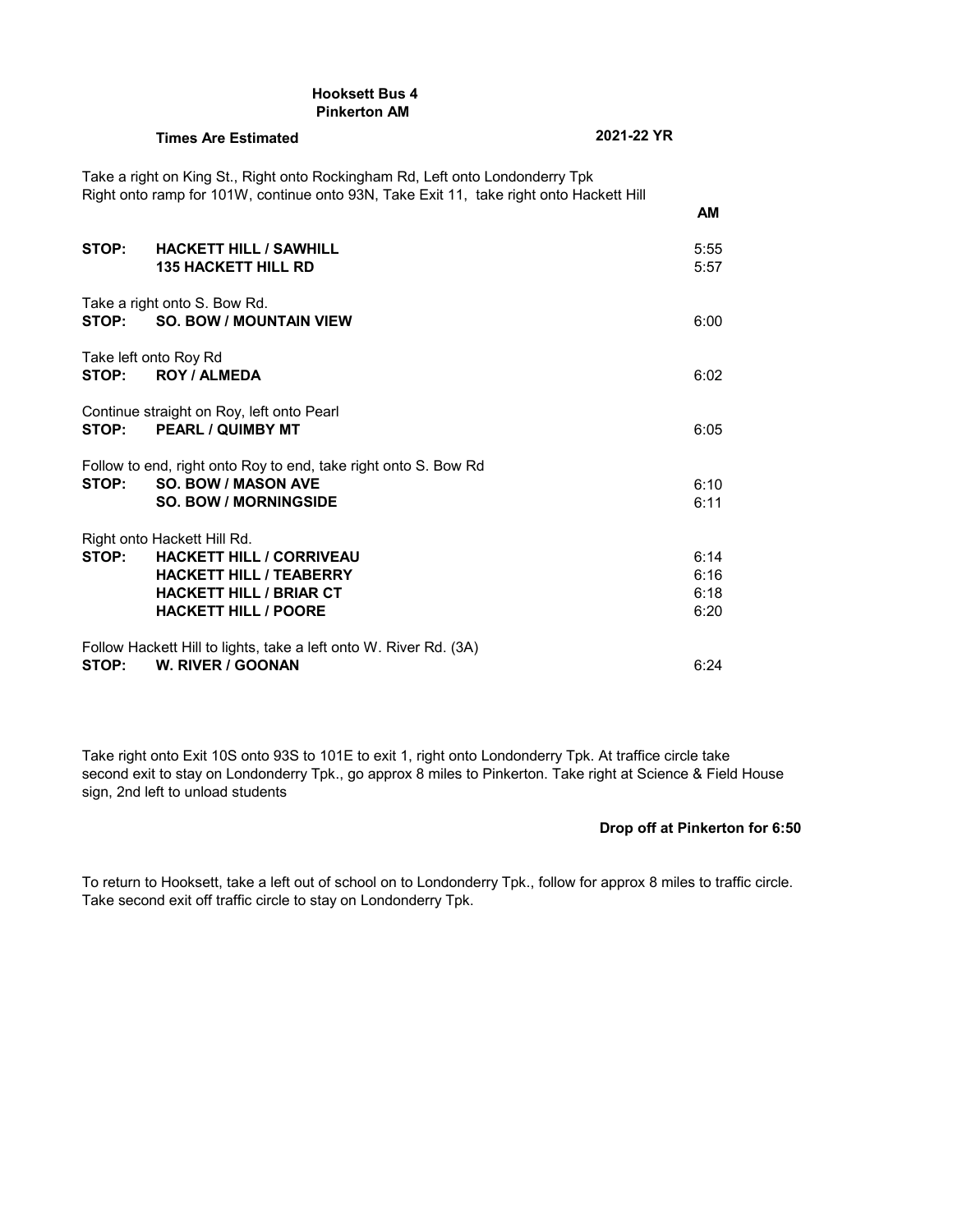#### **Hooksett Bus 4 Pinkerton PM**

# **Times Are Estimated 2021-22 YR**

To return to Hooksett, take a left out of school on to Bypass 28, follow for approx 8 miles to traffic circle. Take second exit off traffic circle to stay on Londonderry Tpk. At 2nd set of lights take a left onto 101W to 93N to Exit 10, take left onto W. River Rd, go through set of lights

|       | STOP: W. RIVER / GOONAN                                                                                                                                                                                    | <b>PM</b><br>2:45            |
|-------|------------------------------------------------------------------------------------------------------------------------------------------------------------------------------------------------------------|------------------------------|
| STOP: | Continue to 2nd set of lights, take right onto Hackett Hill Rd<br><b>HACKETT HILL / POORE RD</b><br><b>HACKETT HILL / BRIAR CT</b><br><b>HACKETT HILL / TEABERRY</b><br><b>HACKETT HILL / CORRIVEAU DR</b> | 2:50<br>2:52<br>2:54<br>2:56 |
|       | Take a left onto S. Bow Rd.<br>STOP: SO, BOW / MOUNTAIN VIEW                                                                                                                                               | 3:00                         |
| STOP: | Take left onto Roy Rd<br><b>ROY / ALMEDA</b>                                                                                                                                                               | 3:02                         |
| STOP: | Continue straight on Roy, take left onto Pearl<br><b>PEARL / QUIMBY MT</b>                                                                                                                                 | 3:05                         |
| STOP: | Follow to end, take right onto Roy Rd to end, take right onto S. Bow Rd<br><b>SO. BOW / MASON AVE</b><br><b>SO. BOW / MORNINGSIDE</b>                                                                      | 3:10<br>3:11                 |
|       | Go to stop sign, take left onto Hackett Hill<br>STOP: 135 HACKETT HILL RD<br><b>HACKETT HILL / SAWHILL</b>                                                                                                 | 3:13<br>3:14                 |

Continue to end, take a left onto W. River Rd, bear right at lights, cross over bridge up to lights, bear right onto Hooksett Rd. At lights, take right onto Memorial Dr. stay to left to back of school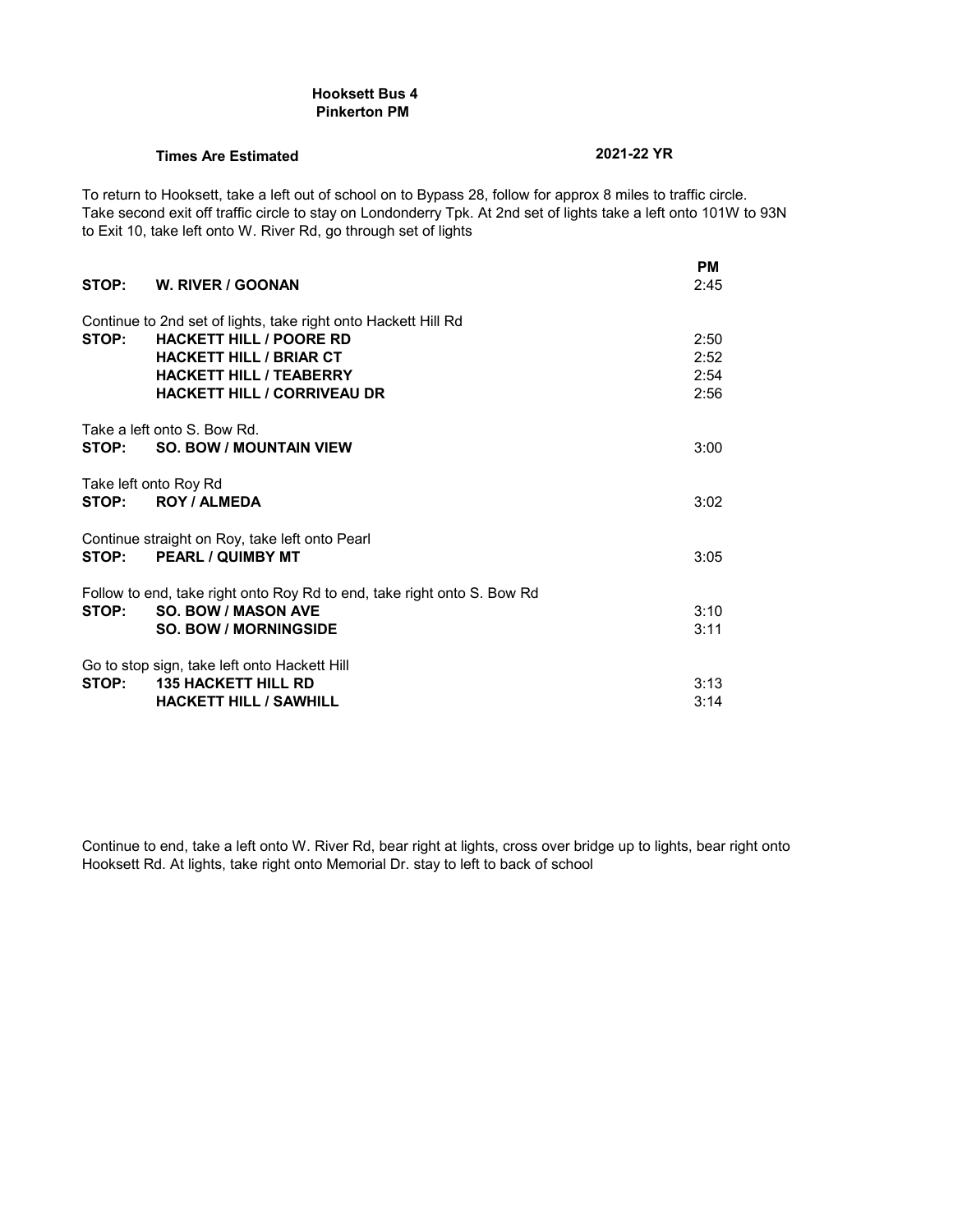| <b>Hooksett Bus 11</b> |  |
|------------------------|--|
| <b>Pinkerton</b>       |  |

# **Times Are Estimated 2021-22 YR**

|       | Take a right onto King St., Right on Rockingham, right onto Londonderry Tpk |               |            |                   |
|-------|-----------------------------------------------------------------------------|---------------|------------|-------------------|
| STOP: | <b>LONDONDERRY TPK / JOANNE DR</b>                                          |               | AM<br>6:15 | <b>PM</b><br>2:30 |
|       | Take right onto Joanne Dr                                                   |               |            |                   |
| STOP: | <b>JOANNE / HELEN</b>                                                       |               | 6:15       | 2:30              |
|       | <b>JOANNE / AUBURN</b>                                                      |               | 6:16       | 2:31              |
|       | Right onto Auburn Rd, left onto Quarry                                      |               |            |                   |
| STOP: | <b>QUARRY / PARK</b>                                                        |               | 6:18       | 2:33              |
|       | <b>12 QUARRY RD</b>                                                         | (WINTER STOP) | 6:18       | 2:33              |
|       | At stop sign, left onto Garlan                                              |               |            |                   |
| STOP: | <b>GARLAN / HERITAGE / BARBERRY</b>                                         |               | 6:19       | 2:34              |
|       | Take a right on Heritage to stop sign, left onto Farmer Rd.                 |               |            |                   |
| STOP: | <b>FARMER / BARBERRY</b>                                                    |               | 6:21       | 2:36              |
|       | <b>FARMER / WHITEHALL TERR</b>                                              |               | 6:22       | 2:37              |
|       | <b>FARMER / LONDONDERRY TPK</b>                                             |               | 6:23       | 2:38              |
|       | Take right onto Londonderry Tpk to light, left onto Whitehall Rd            |               |            |                   |
| STOP: | <b>WHITEHALL / HARVEST</b>                                                  |               | 6:25       | 2:40              |
|       | Take left onto Harvest, follow around which turns into Monroe               |               |            |                   |
| STOP: | <b>MONROE DR / LINCOLN DR</b>                                               |               | 6:27       | 2:42              |
|       | Take 2nd right onto Madison Ave                                             |               |            |                   |
| STOP: | <b>MADISON AVE / LONDONDERRY TPK</b>                                        |               | 6:28       | 2:43              |
|       | Take right onto Londonderry Tpk                                             |               |            |                   |
| STOP: | <b>LONDONDERRY TPK / ZAPORA</b>                                             |               | 6:29       | 2:44              |
|       | <b>LONDONDERRY TPK / WAYNES WAY</b>                                         |               | 6:31       | 2:46              |
|       | <b>LONDONDERRY TPK / BROOKVIEW</b>                                          |               | 6:33       | 2:48              |

Follow Londonderry Tpk. to traffic circle, take second exit to stay on Londonderry Tpk, follow for approx 8 miles to Pinkerton. Take right at Science & Field House sign, 2nd left to unload students

To return to Hooksett, take a left out of school on to Londonderry Tpk, follow for approx 8 miles to traffic circle Take second exit off traffic circle to stay on Londonderyy Tpk

**PM:** Follow Londonderry Tpk. (Bypass 28**)** take a right onto Joanne Dr.

**PM:** After last stop continue to lights, take left at light onto Rockingham, 1st right onto Reading follow around take first left to stop sign, take left onto Rockingham to lights, take right onto Londonderry Tpk to lights, take left onto Whitehall Rd, continue straight throught lights onto Martins Ferry, left onto Sherwood, right into Underhill School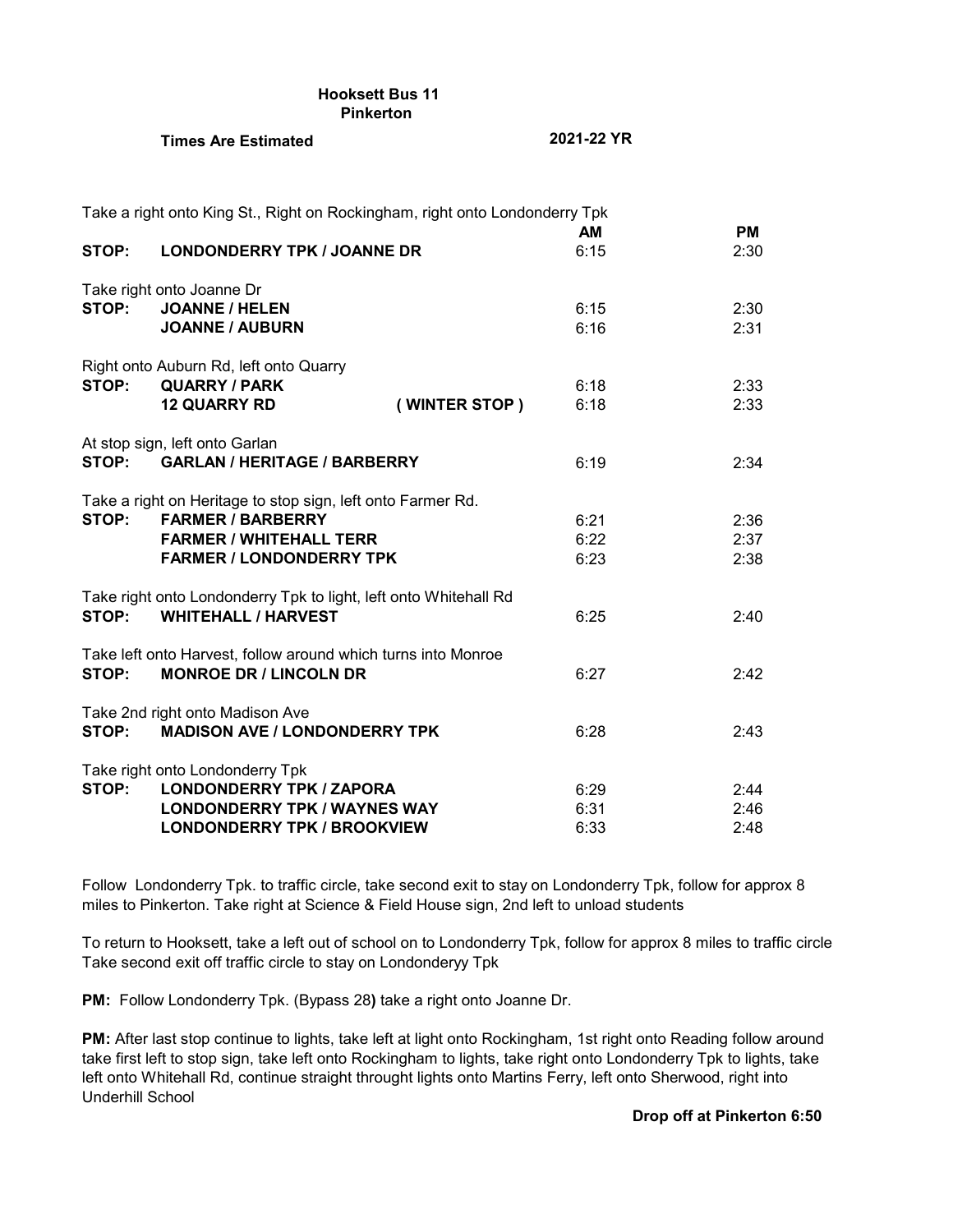### **Hooksett 16 Pinkerton AM**

# **Times Are Estimated 2021-22 YR**

Take a right onto King St, right on Rockingham, right onto Londonderry Tpk, left onto Smyth Rd.

|                       |                                                                                                                    | AМ   |
|-----------------------|--------------------------------------------------------------------------------------------------------------------|------|
| STOP:                 | SMYTH RD / PRESCOTT HEIGHTS                                                                                        | 6:00 |
|                       | SMYTH RD / JOHNS                                                                                                   | 6:01 |
|                       | <b>SMYTH RD / MAMMOTH RD</b>                                                                                       | 6:03 |
|                       |                                                                                                                    |      |
|                       | Take a right onto Mammoth Rd.                                                                                      |      |
| STOP:                 | <b>MAMMOTH / CASTLE</b>                                                                                            | 6:04 |
|                       | <b>MAMMOTH / ALICE</b>                                                                                             | 6:05 |
|                       | <b>MAMMOTH / SILVER</b>                                                                                            | 6:05 |
|                       | <b>MAMMOTH / MORRILL</b>                                                                                           | 6:06 |
|                       |                                                                                                                    |      |
|                       | Take a right onto Morrill                                                                                          |      |
| STOP:                 | <b>MORRILL / DEBBIE</b>                                                                                            | 6:08 |
| Take left onto Debbie |                                                                                                                    |      |
| STOP:                 | <b>DEBBIE / AUTUMN RUN</b>                                                                                         | 6:09 |
|                       |                                                                                                                    |      |
|                       | Take a left onto Autumn Run, a right onto Springwood Dr                                                            |      |
| STOP:                 | <b>SPRINGWOOD / SUMMERFARE</b>                                                                                     | 6:10 |
|                       |                                                                                                                    |      |
|                       | Follow Springwood to end, left onto Zapora to end, right onto Mammoth bearing right at light onto Hooksett Rd      |      |
|                       | to lights, take left onto Martins Ferry                                                                            |      |
| STOP:                 | <b>MARTINS FERRY / MCALLISTER</b>                                                                                  | 6:15 |
|                       |                                                                                                                    |      |
|                       | Continue on Martins Ferry, take left onto Sherwood                                                                 |      |
| STOP:                 | <b>SHERWOOD / UNDERHILL SCHOOL ENTRANCE</b>                                                                        | 6:17 |
|                       |                                                                                                                    |      |
|                       | Right into Underhill, follow around circle back to Sherwood, left onto Sherwood, right onto Martins Ferry to light |      |
|                       | right onto Hooksett Rd                                                                                             |      |

| .<br>STOP: | 1180 HOOKSETT RD (Manchester Manor) | 6:22 |
|------------|-------------------------------------|------|
|            | <b>HOOKSETT / BANK OF AMERICA</b>   | 6:24 |

Follow Hooksett Rd, take ramp on right onto 93S, stay left to 101 E, take exit 1, right onto Londonderry Tpk. Follow to traffic circle, take second exit to stay on Londonderry Tpk, follow for approx 8 miles to Pinkerton. take right at Science & Field House sign, 2nd left to unload students

To return to Hooksett, take a left out of school on to Londonderry Tpk, follow for approx 8 miles to traffic circle. Take second exit off traffic circle to stay on Londonderry Tpk